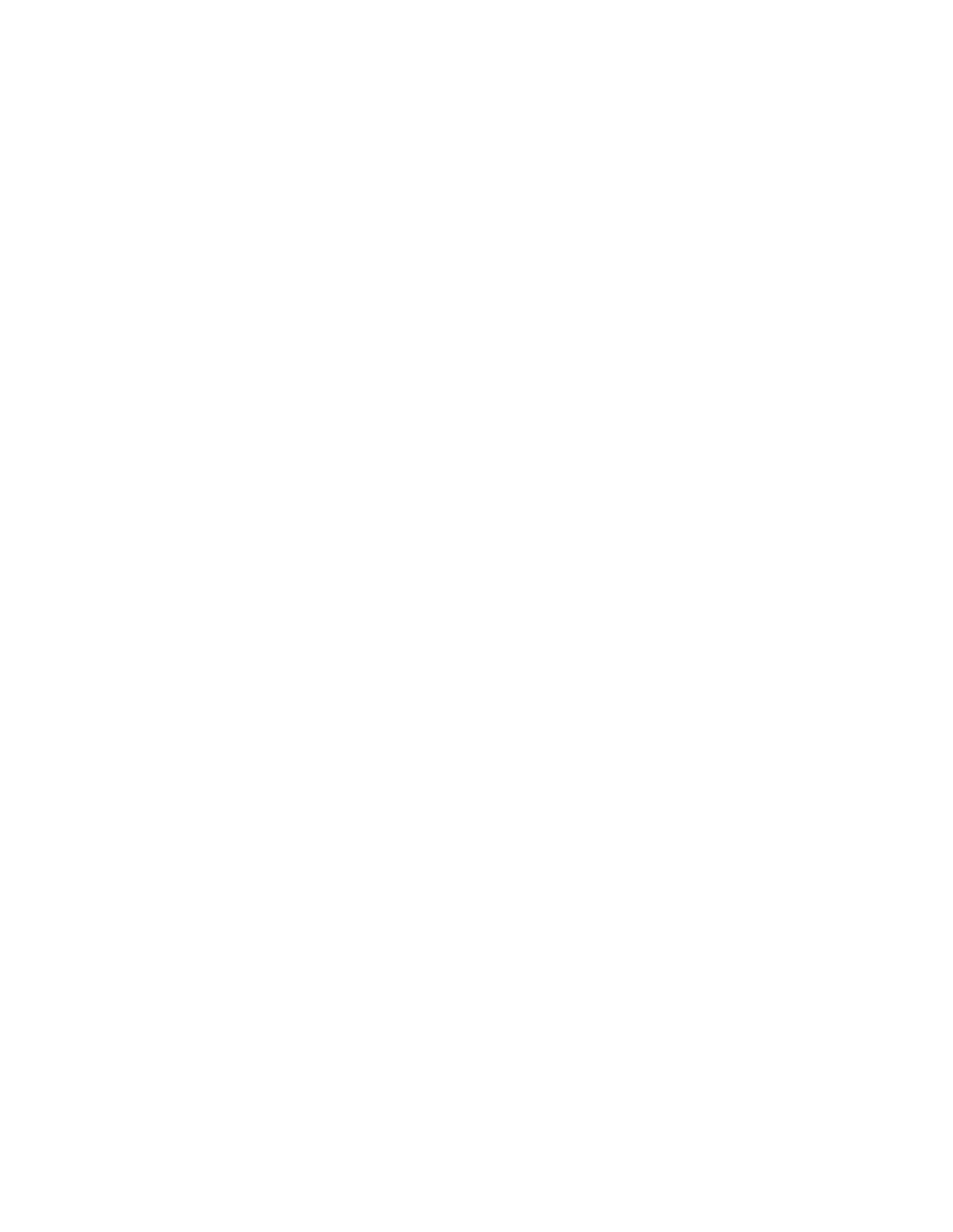Eric Shanfield

ENS.2015.1 | 6'

Soprano

2 Violins

My song cycle *Sonnets to Edward Snowden* is not really about politics. My song cycle *Sonnets to Edward Snowden* is really about arpeggios.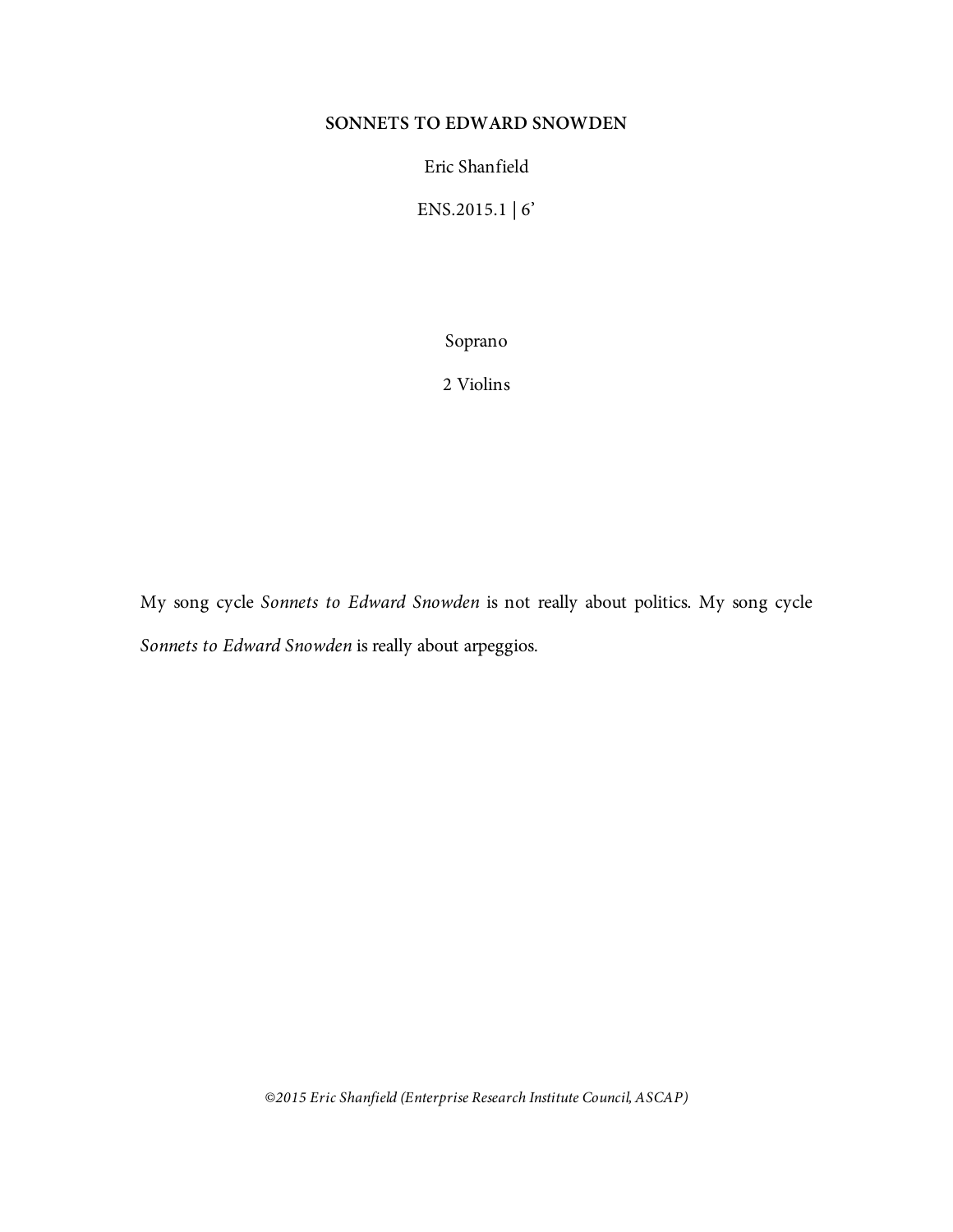#### **Sonnets to Edward Snowden** by Michael Robbins

I

Who is the United States? The grassy knoll elaborates. Ask not what the Dew can do for you. Ask about our special rates

for armed forces personnel. All right, then, I'll go to hell. These colors don't run red, white, and carbohydrate gel.

Navy SEALs are good to go for *AvP* 2.0. All along the White House fence

the Redskins mascot leads the chants. Full fathom five Osama lies. The blue-chip Dow industrials rise.

#### II

Who is the United States? A snail paces by the Golden Gate's anti-swan-dive hotline sign. The snail is going to be fine.

Disabling a suicide detector is prohibited. A snail searches a starless sky with the bionic arm he calls an eye.

The stars have got the bee disease. The disappearing colonies are no longer buzzworthy.

So ferry cross New Jersey. I'm a black kid in a hoodie. This land's the place I love. Et odi.

#### III

Who is the United States? A grief ago—I'm bad with dates our fathers brought forth a queer shoulder in a convex mirror.

I find it hard. It was hard to found. Unscrew the lids from the jars! Prometheus outbound

on Aeroflot follows the Moskva down to Gorky Park. I'm proud to be a terrorist.

Mistakes were made at Plymouth Rock. You might not be aware of this. The ant's a centaur, more or less.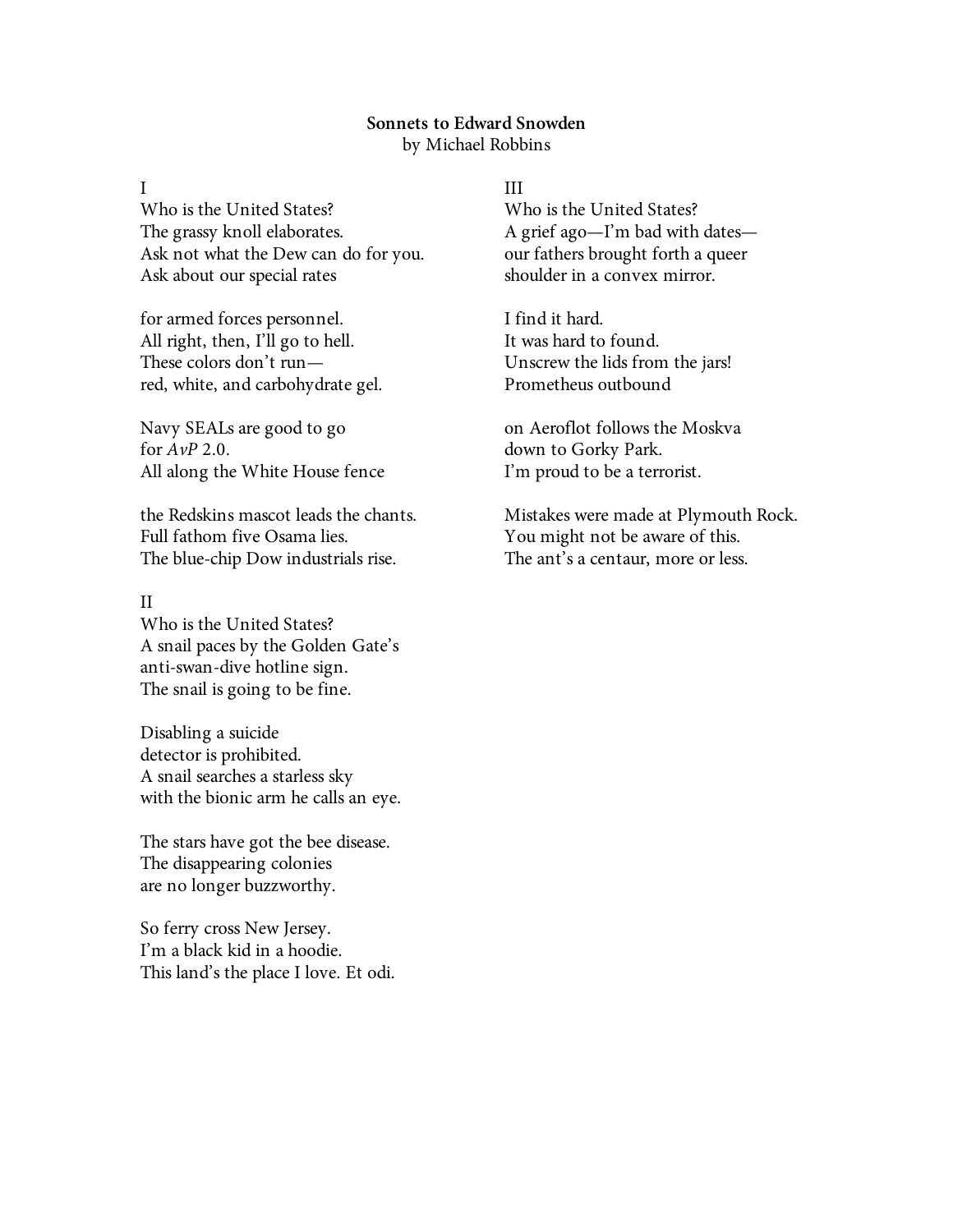I.

Michael Robbins Eric Shanfield







©2015 Eric Shanfield (Enterprise Research Institute Council, ASCAP)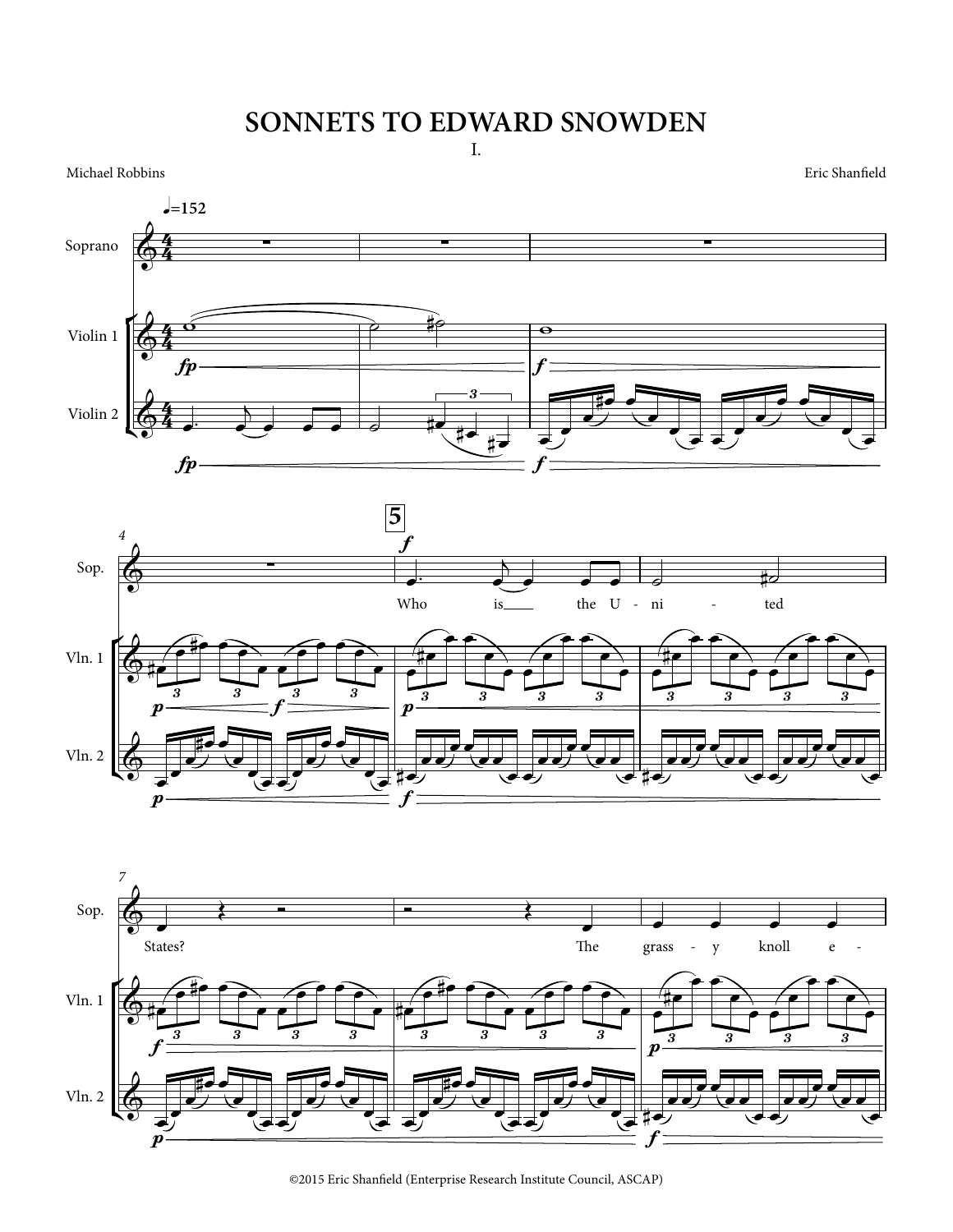





 $\overline{2}$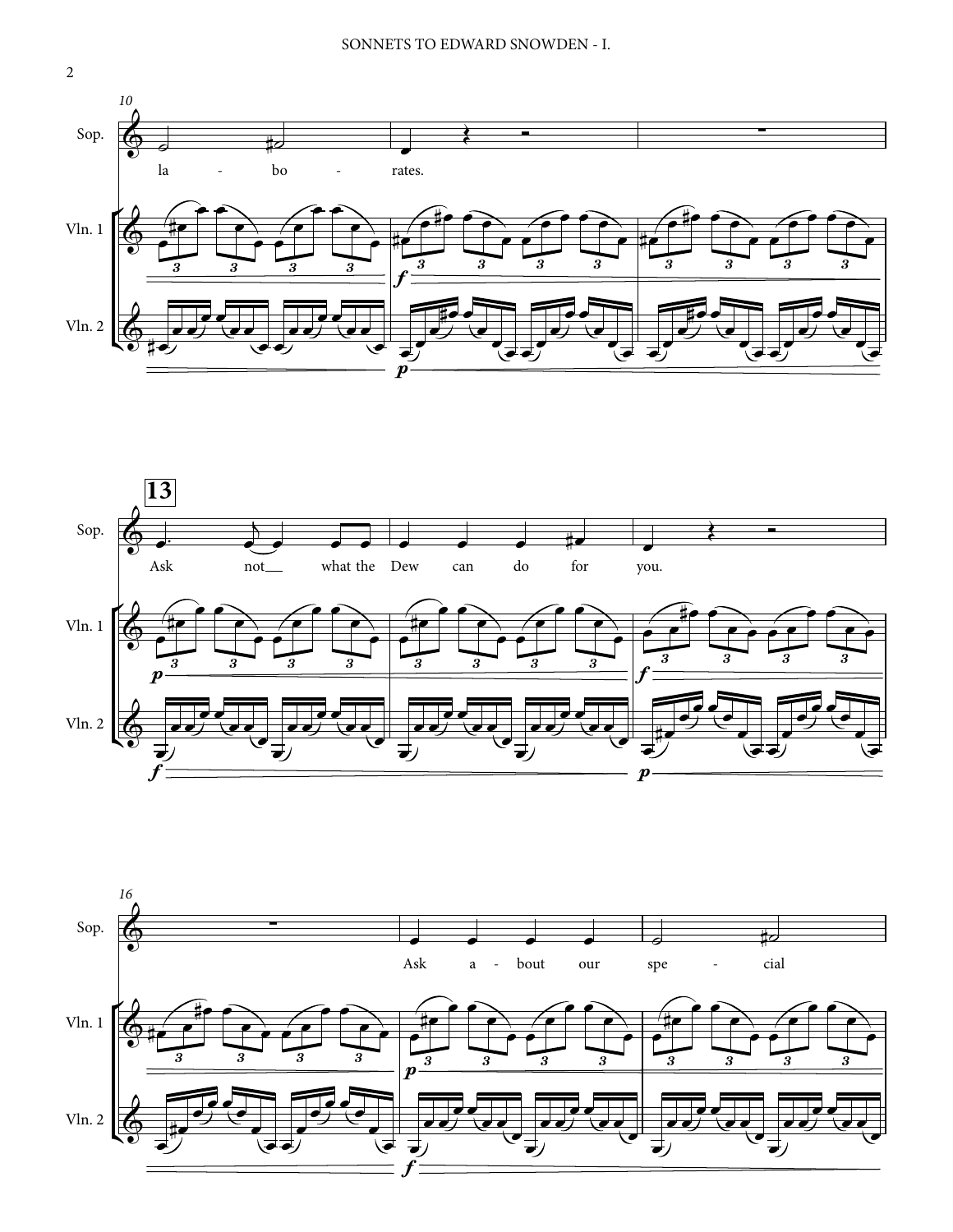



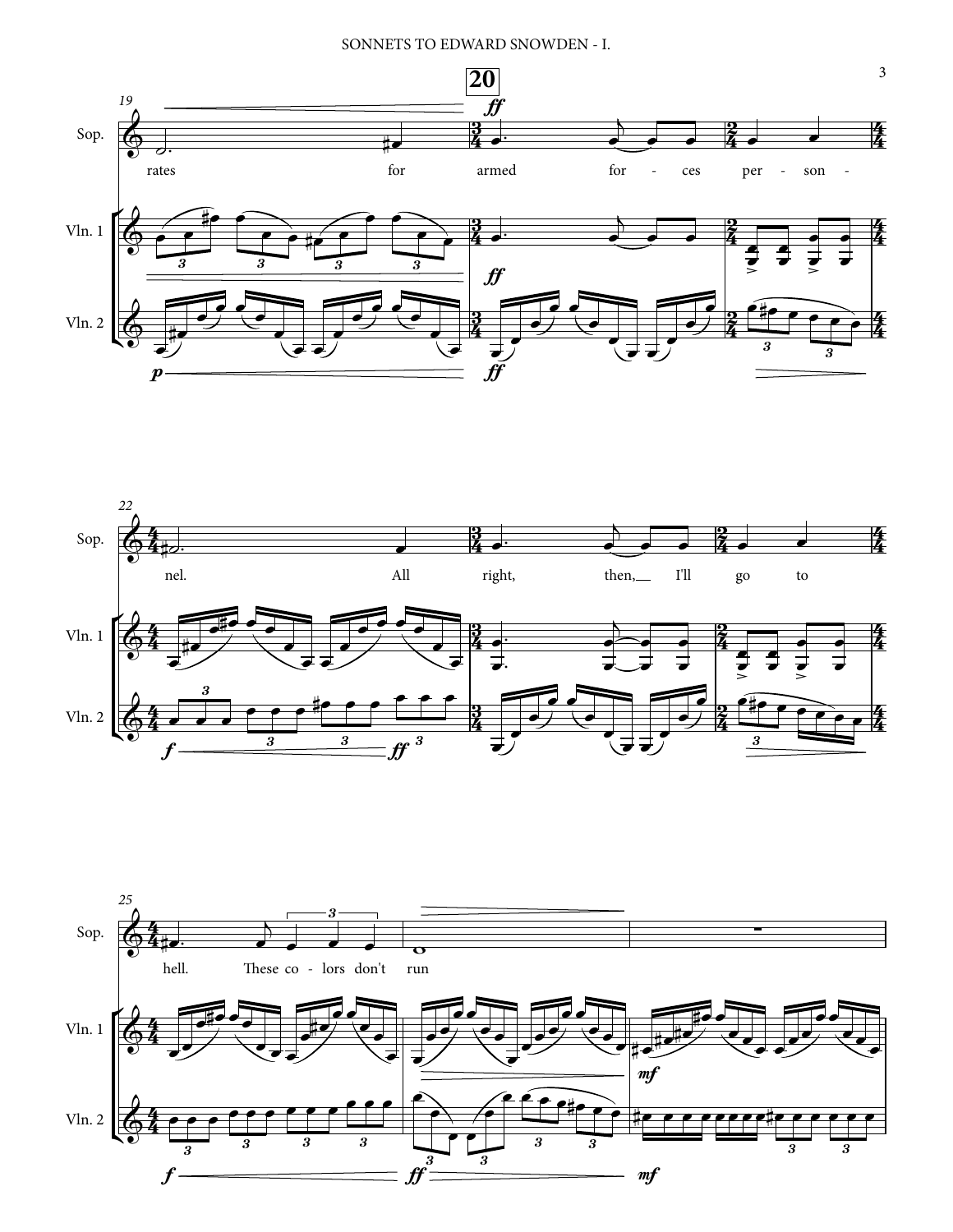



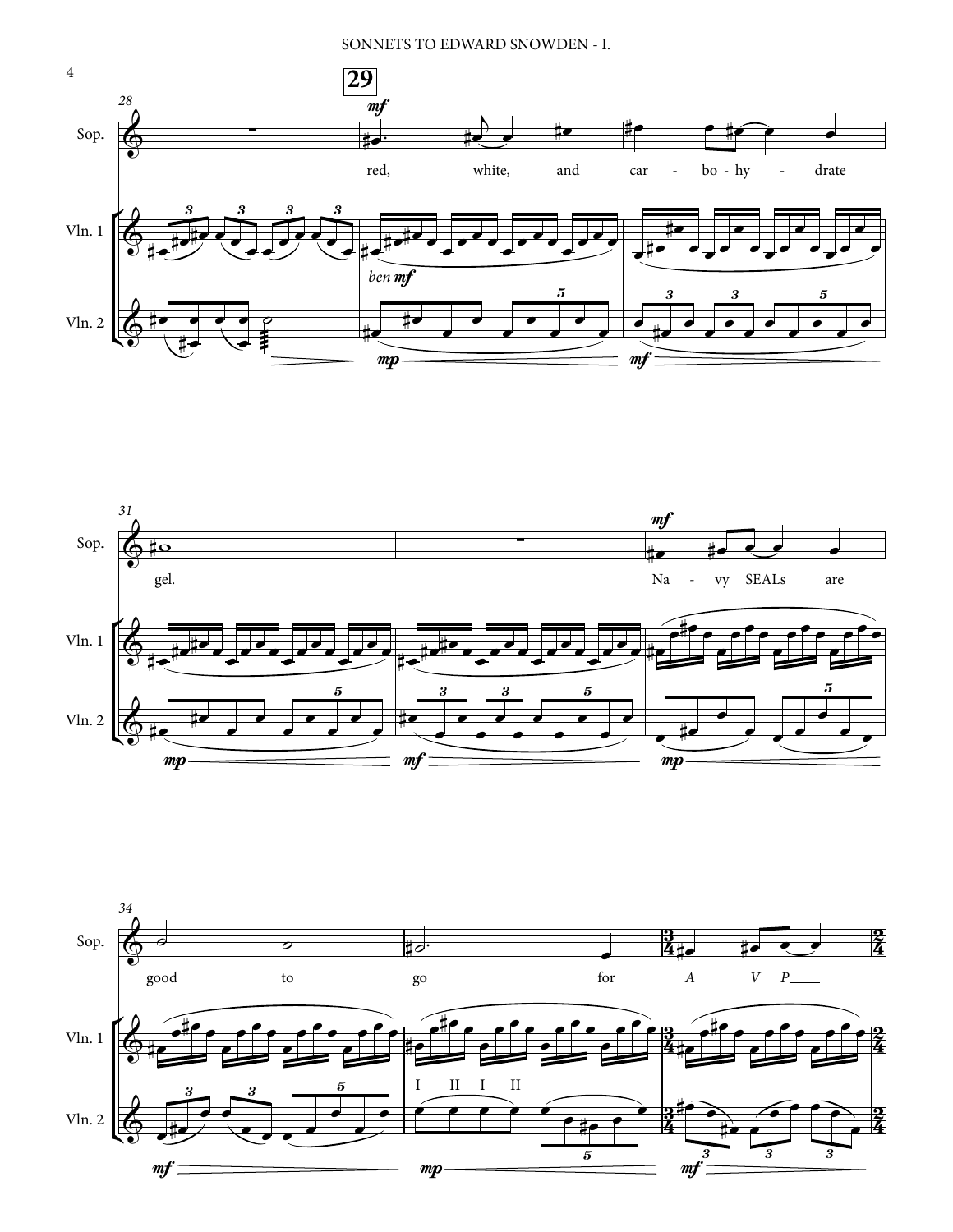



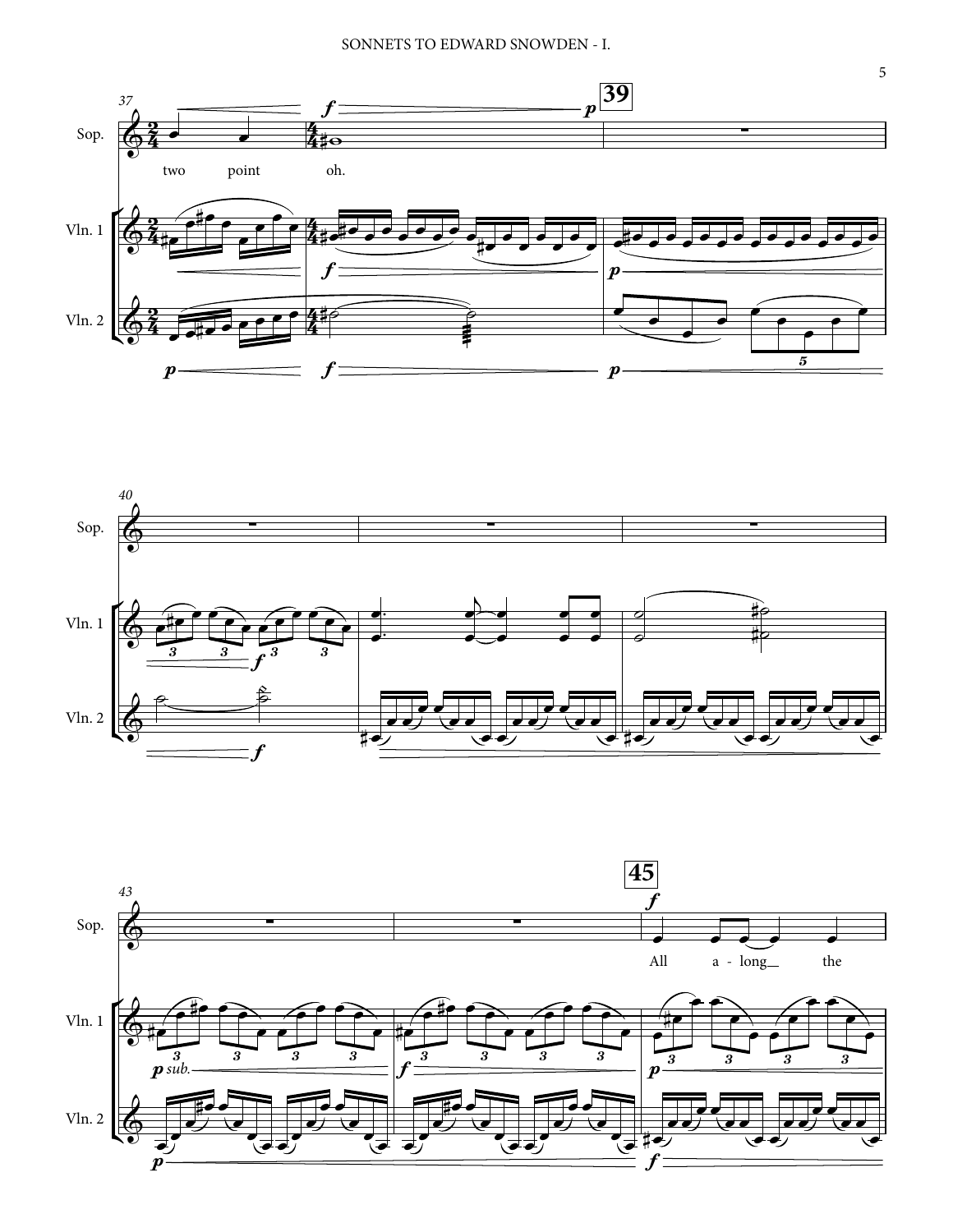



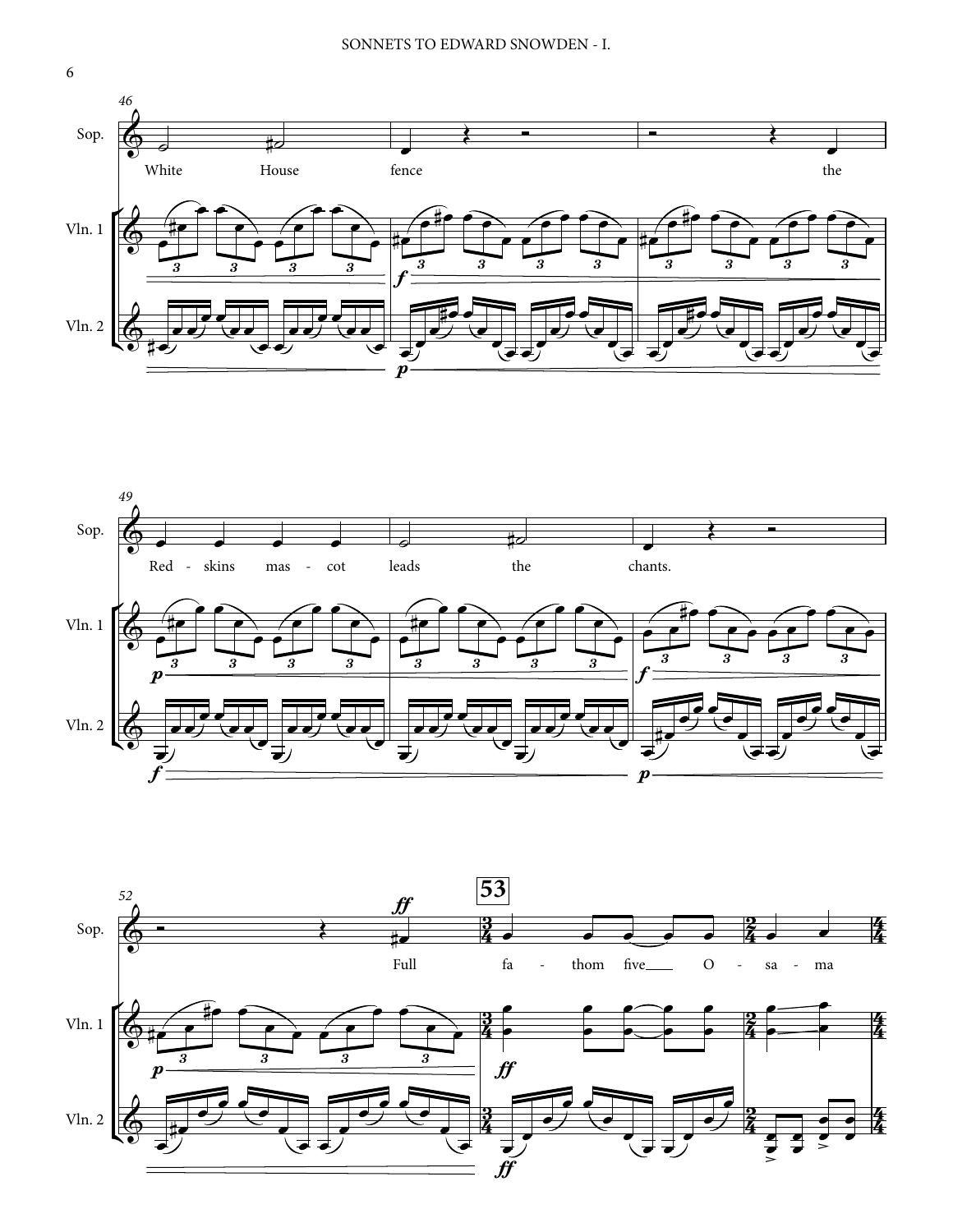

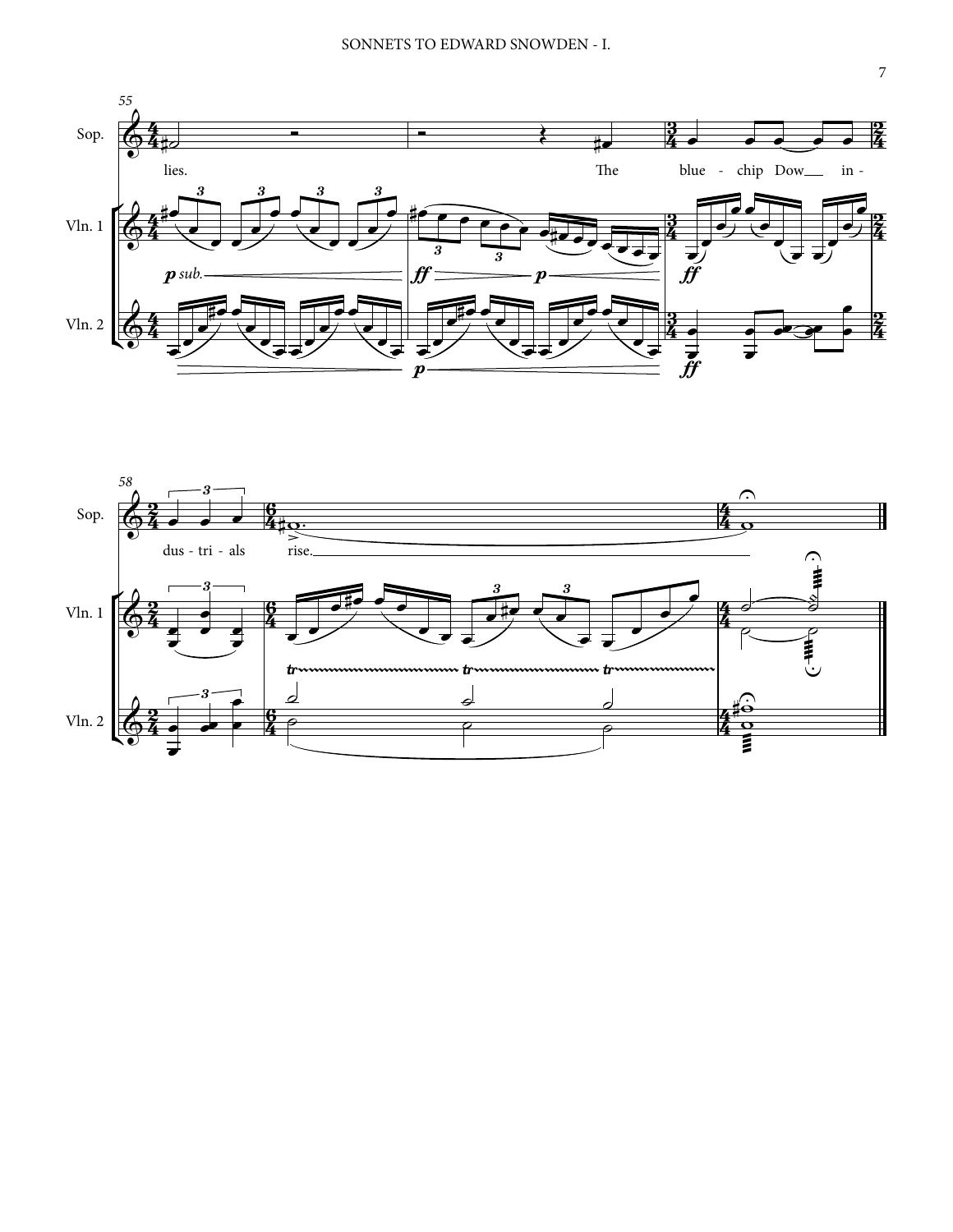II.

Michael Robbins Eric Shanfield







<sup>©2015</sup> Eric Shanfield (Enterprise Research Institute Council, ASCAP)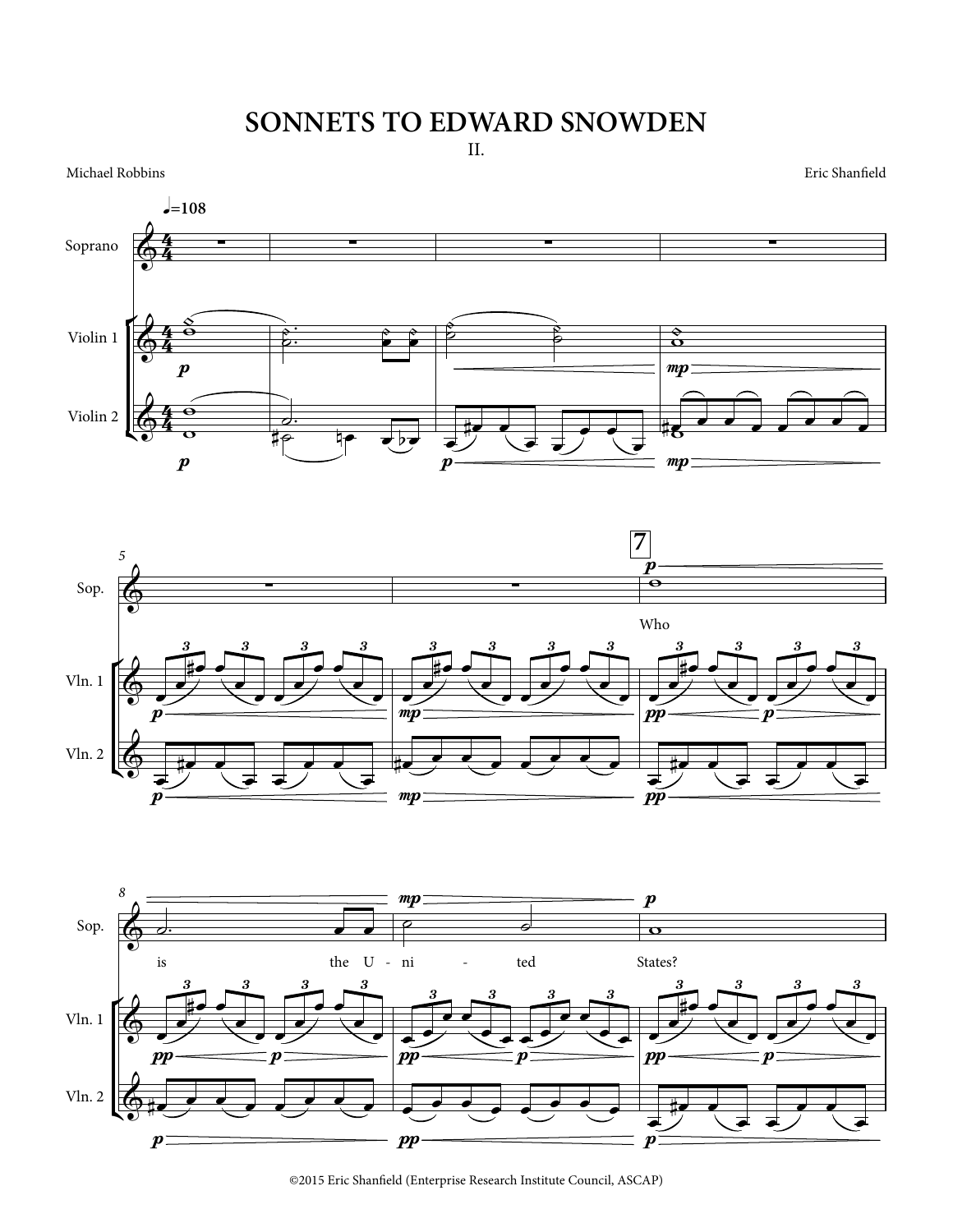



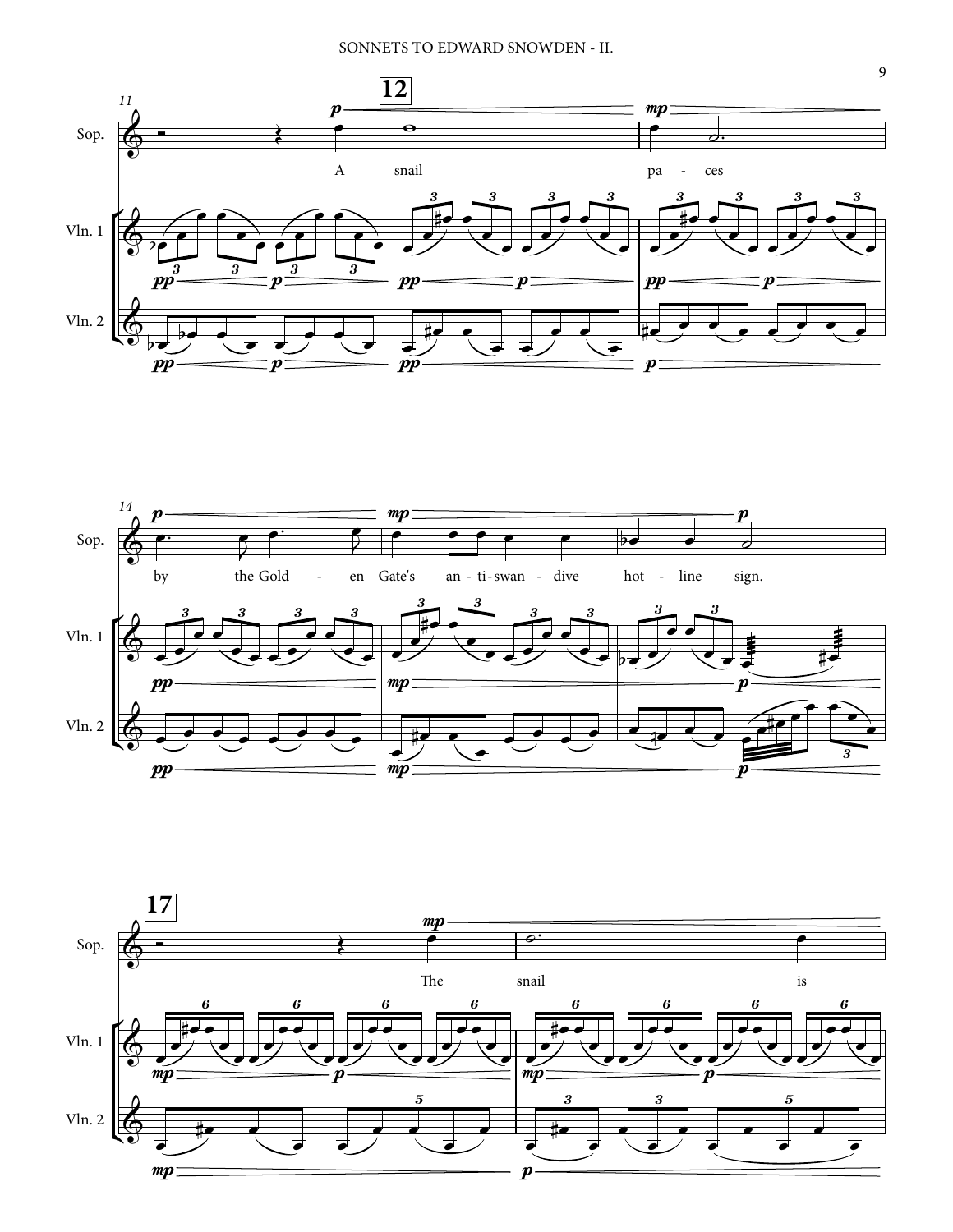





 $10$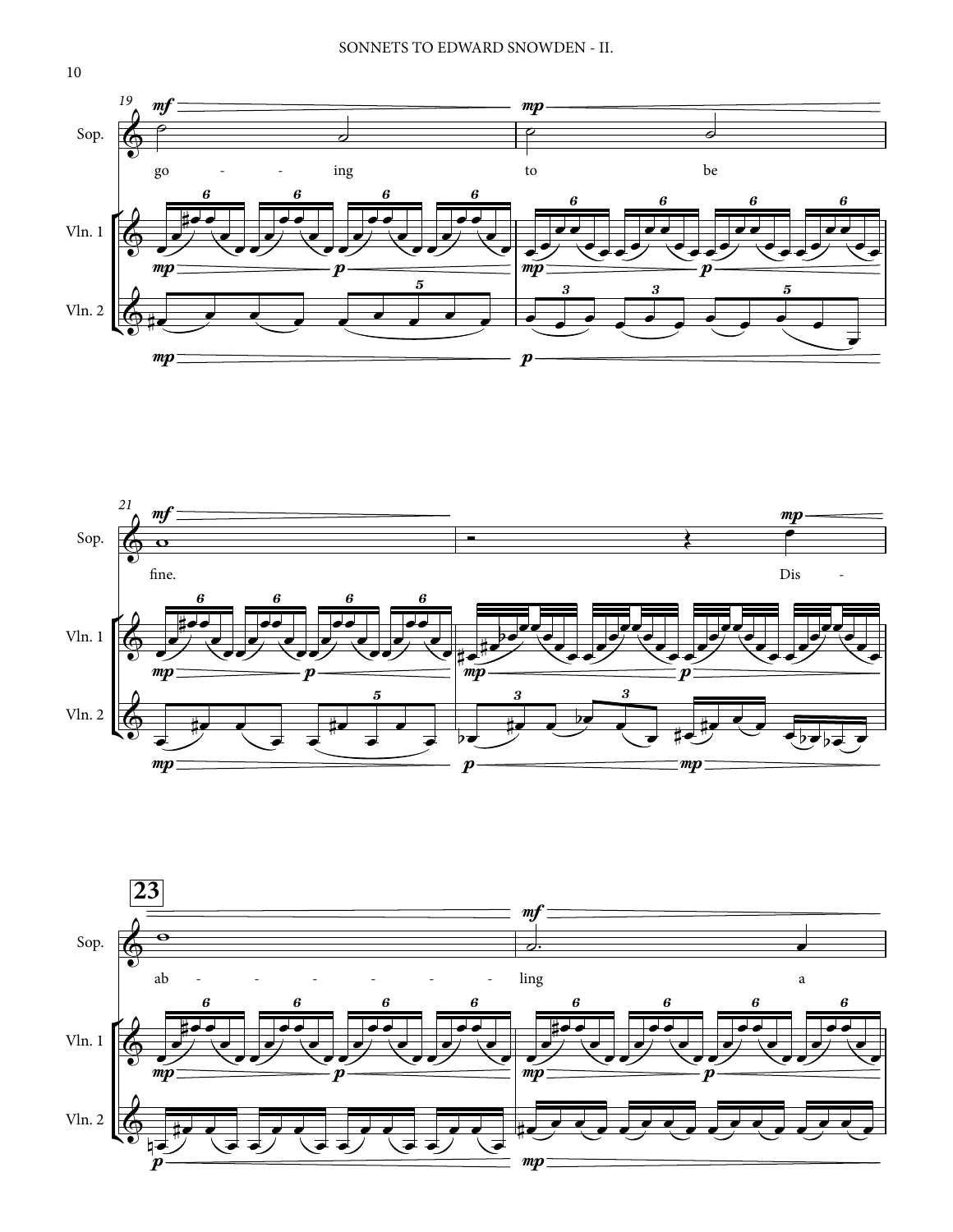



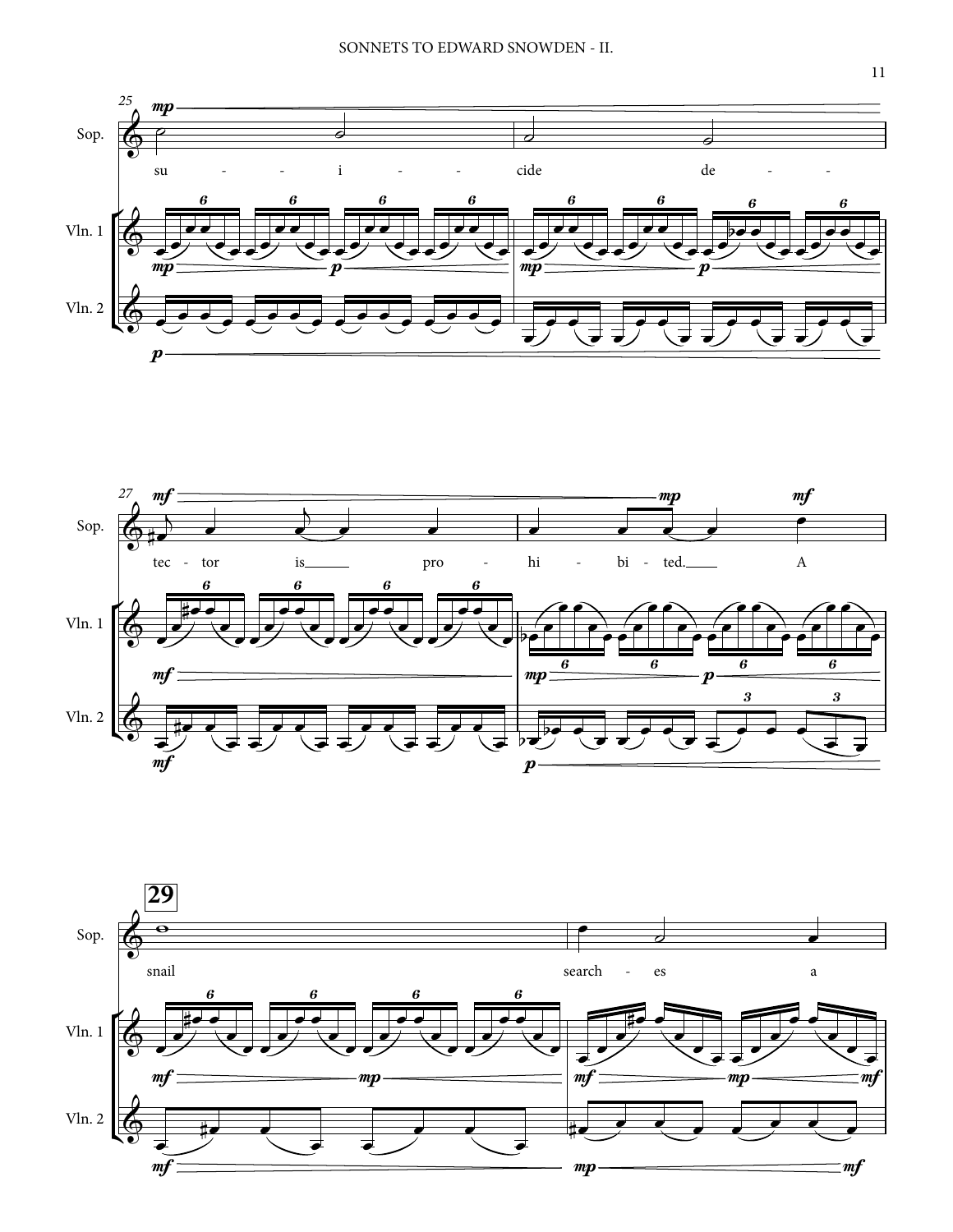



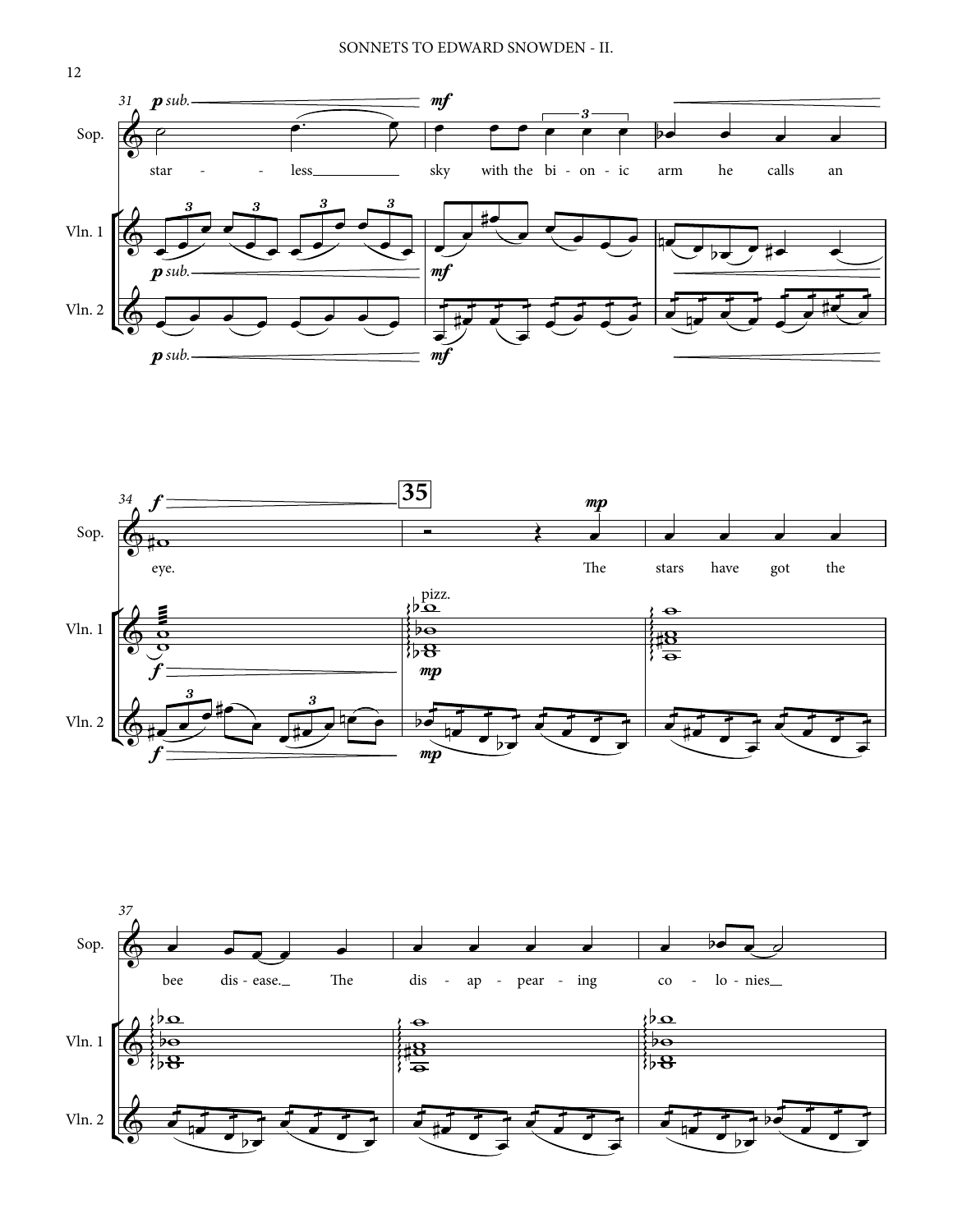



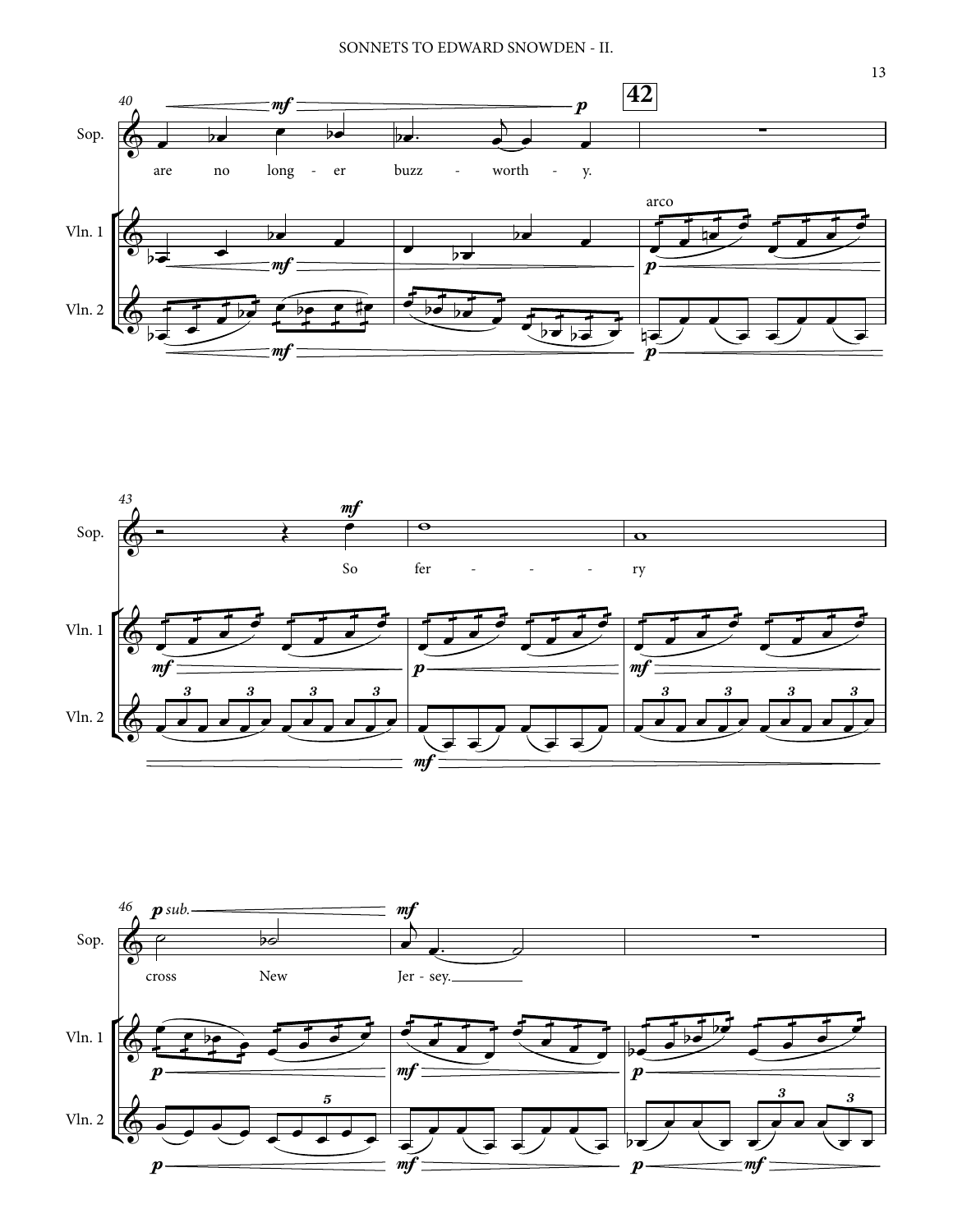



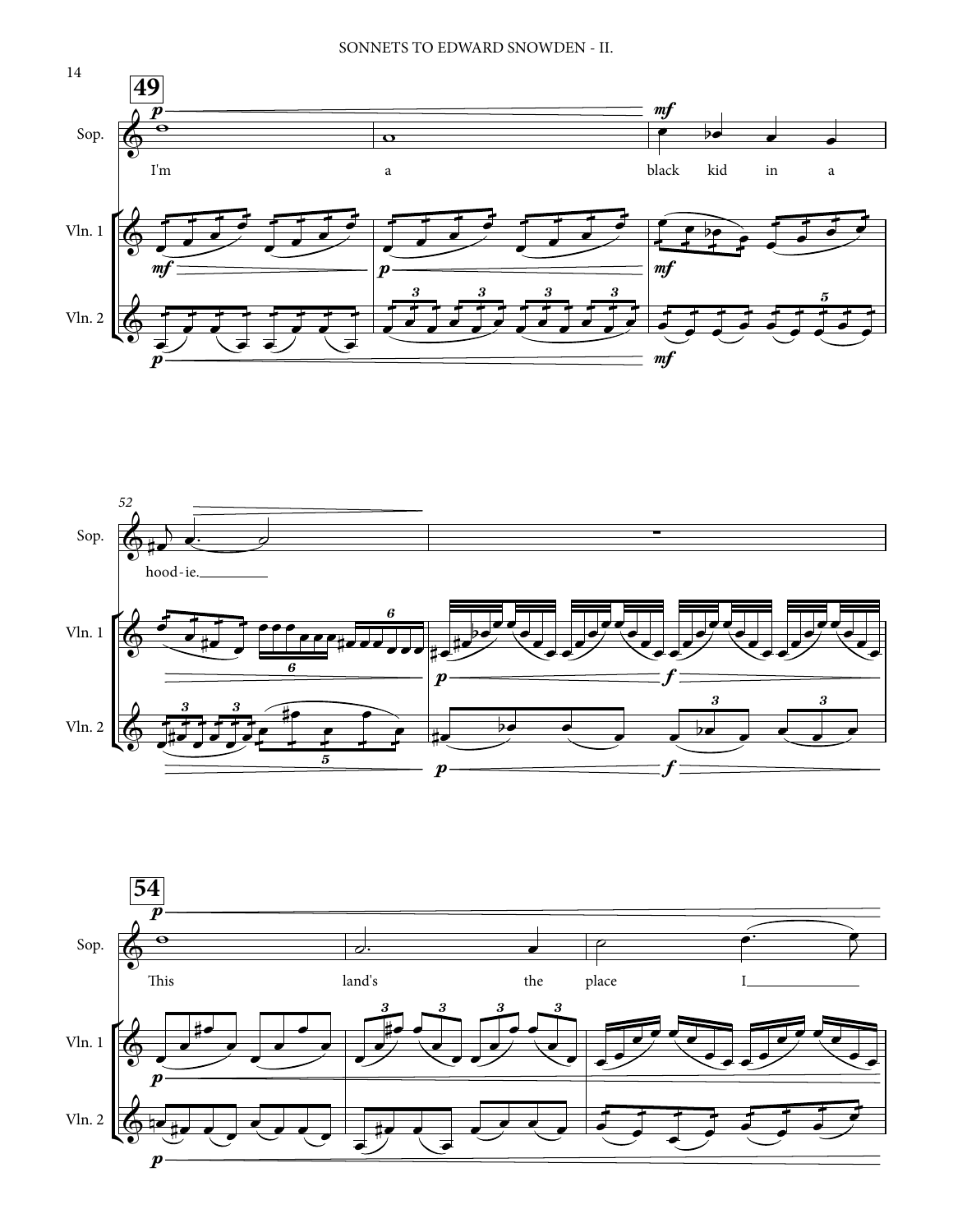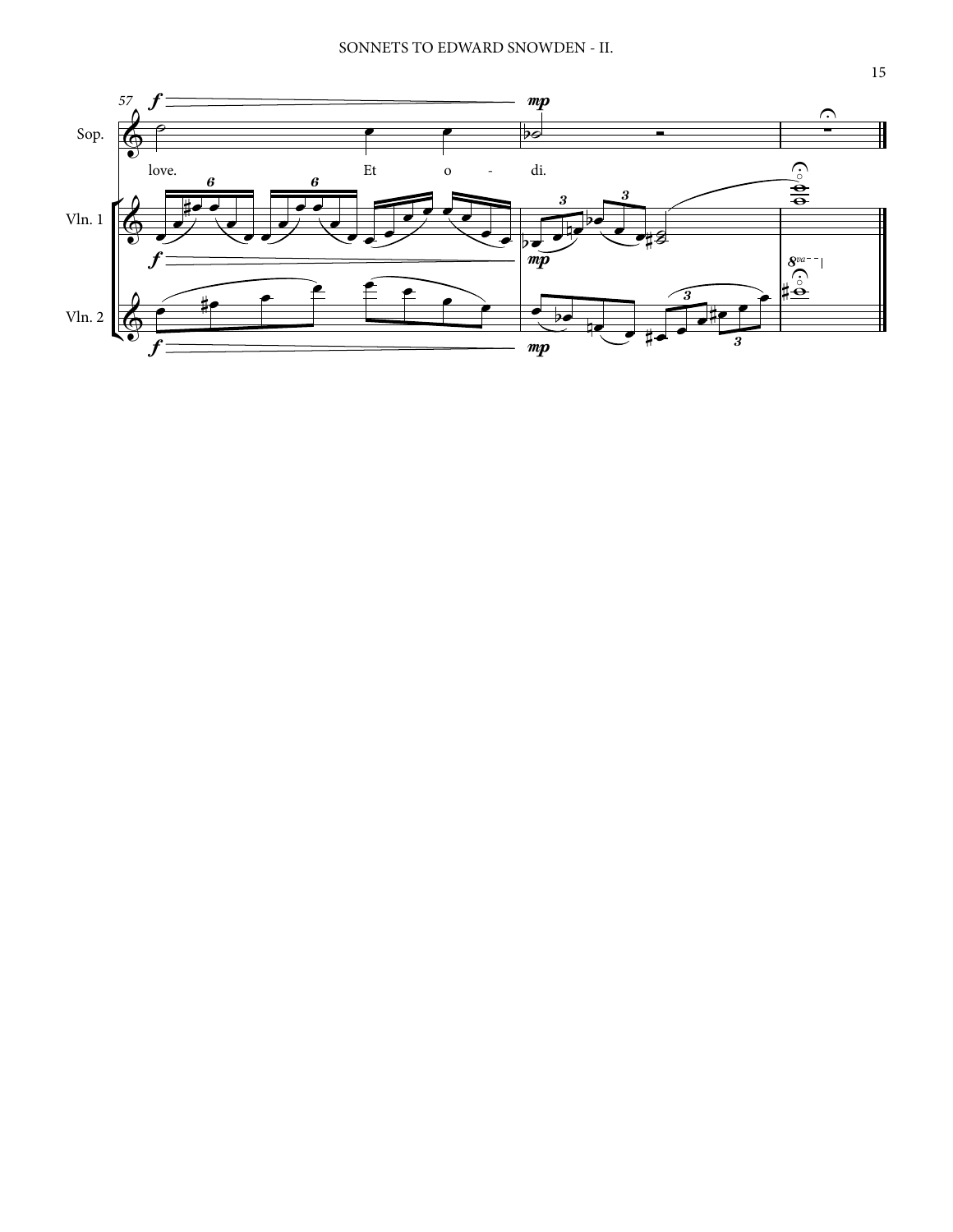III.

Eric Shanfield

Michael Robbins







©2015 Eric Shanfield (Enterprise Research Institute Council, ASCAP)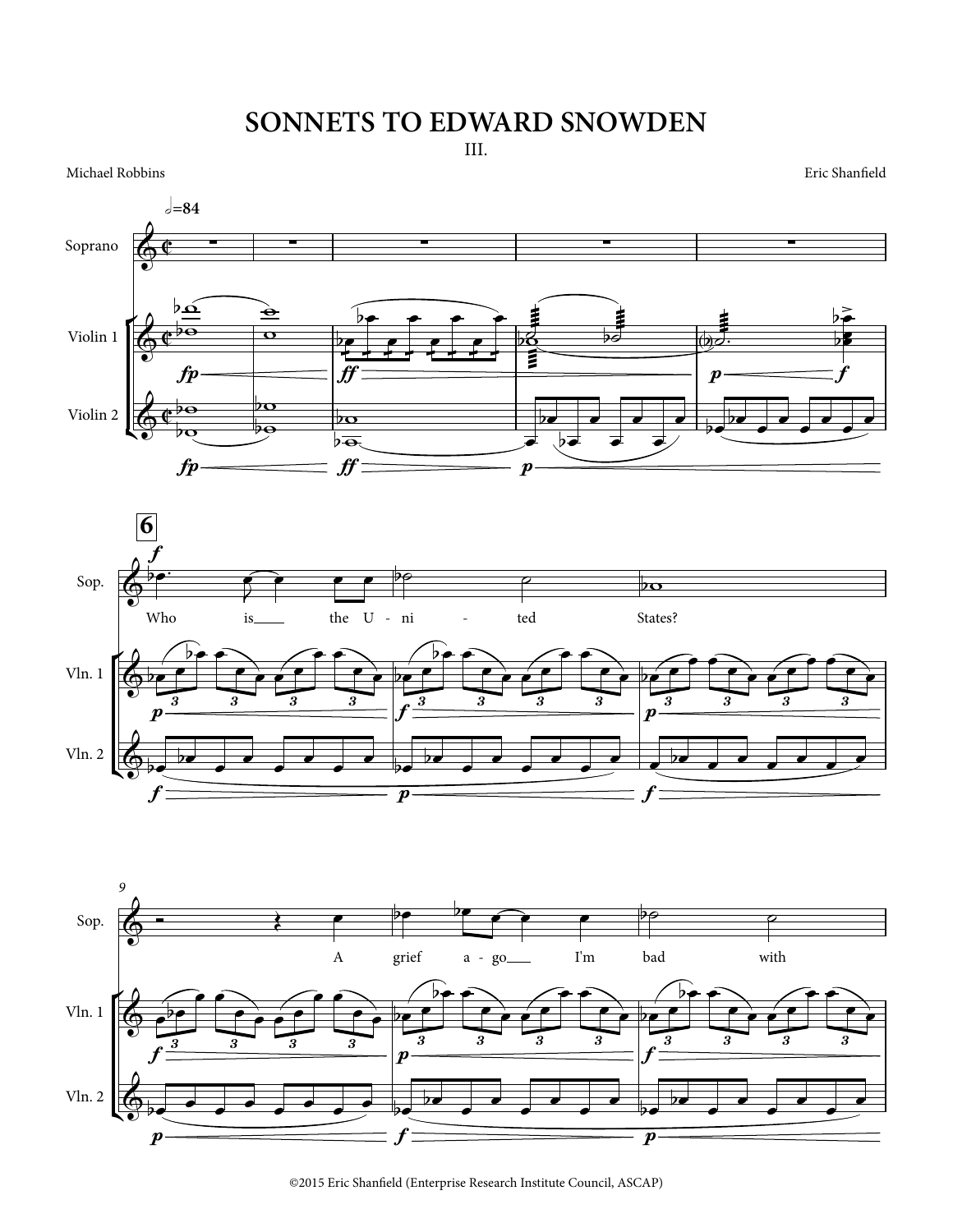



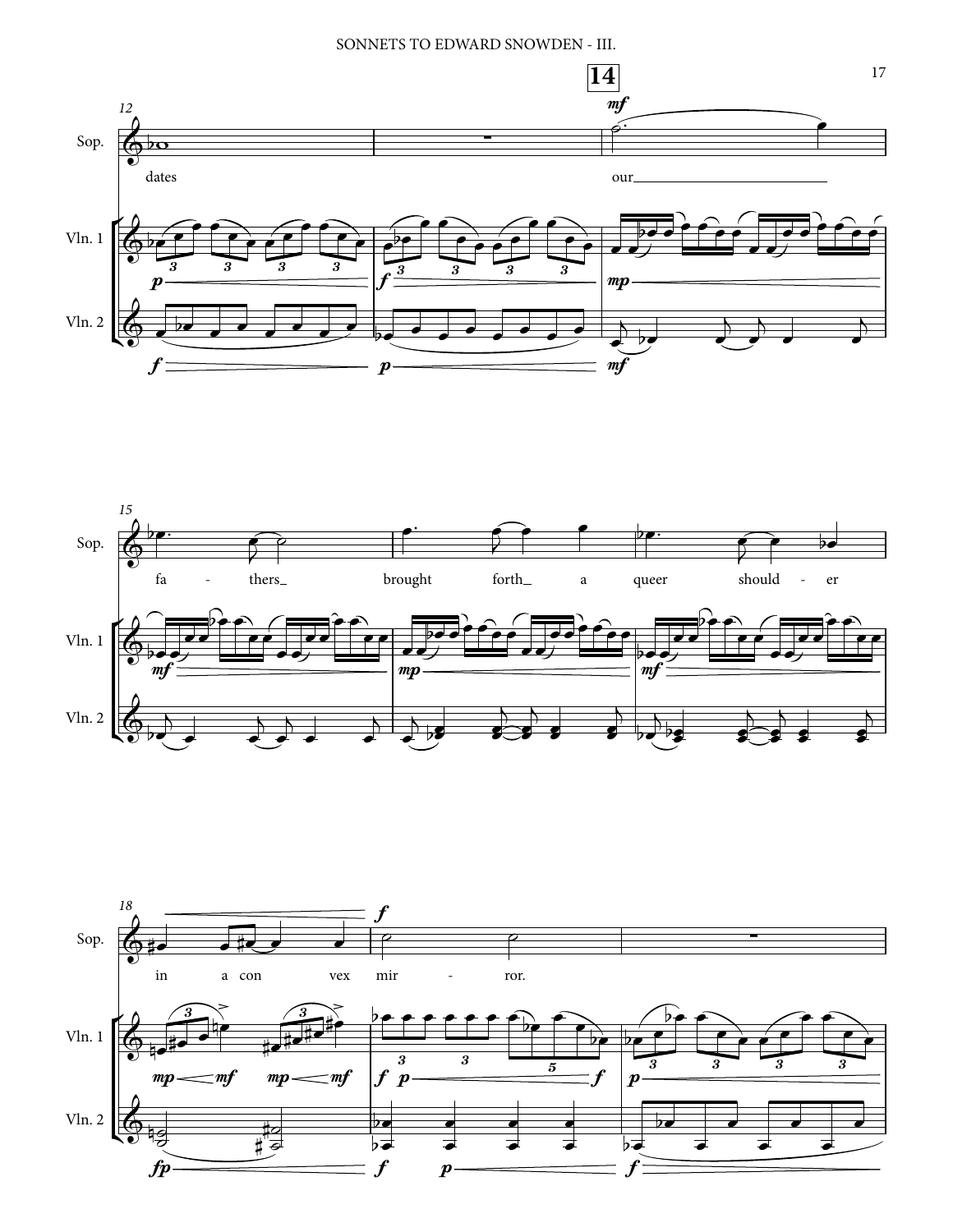SONNETS TO EDWARD SNOWDEN - III.





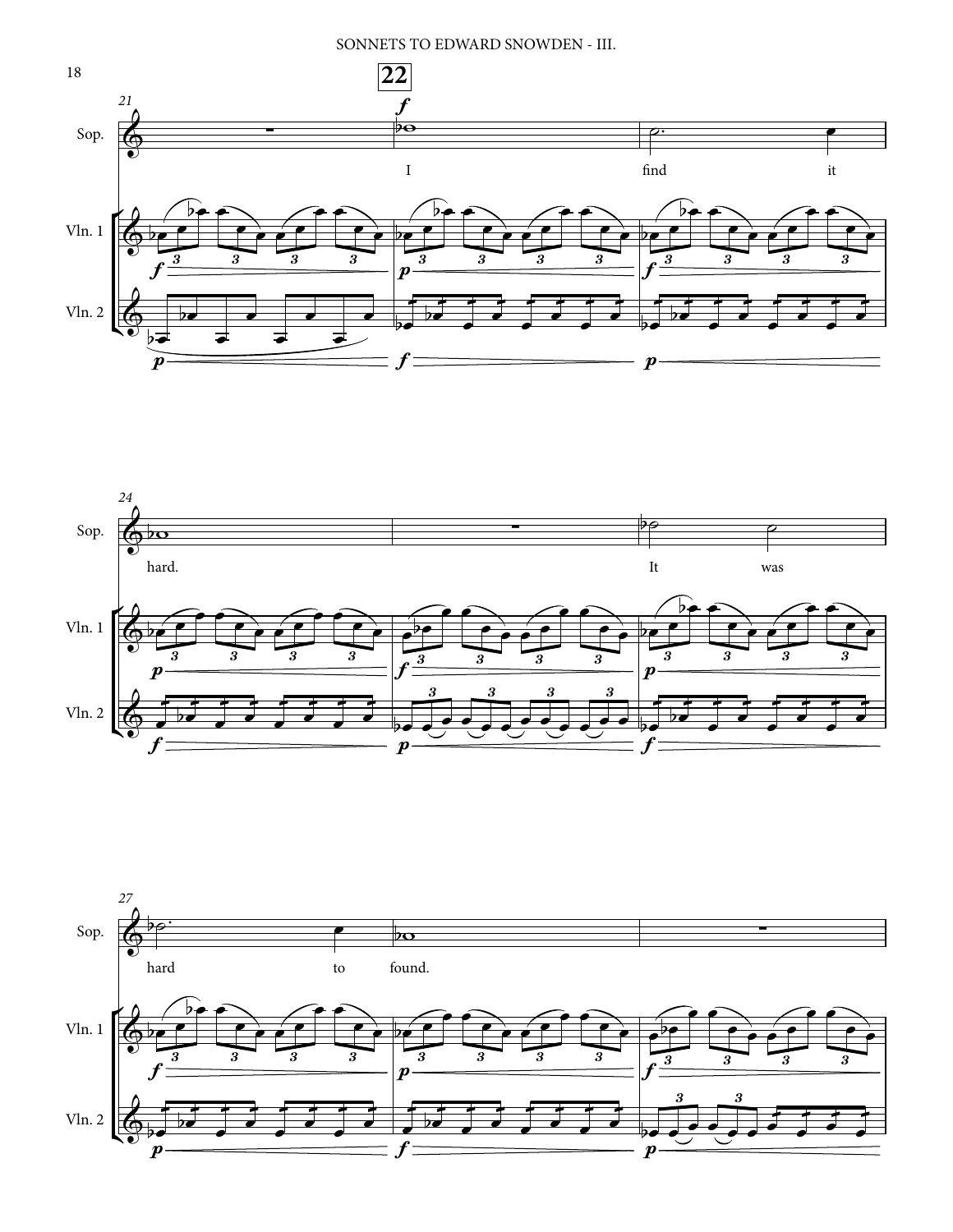



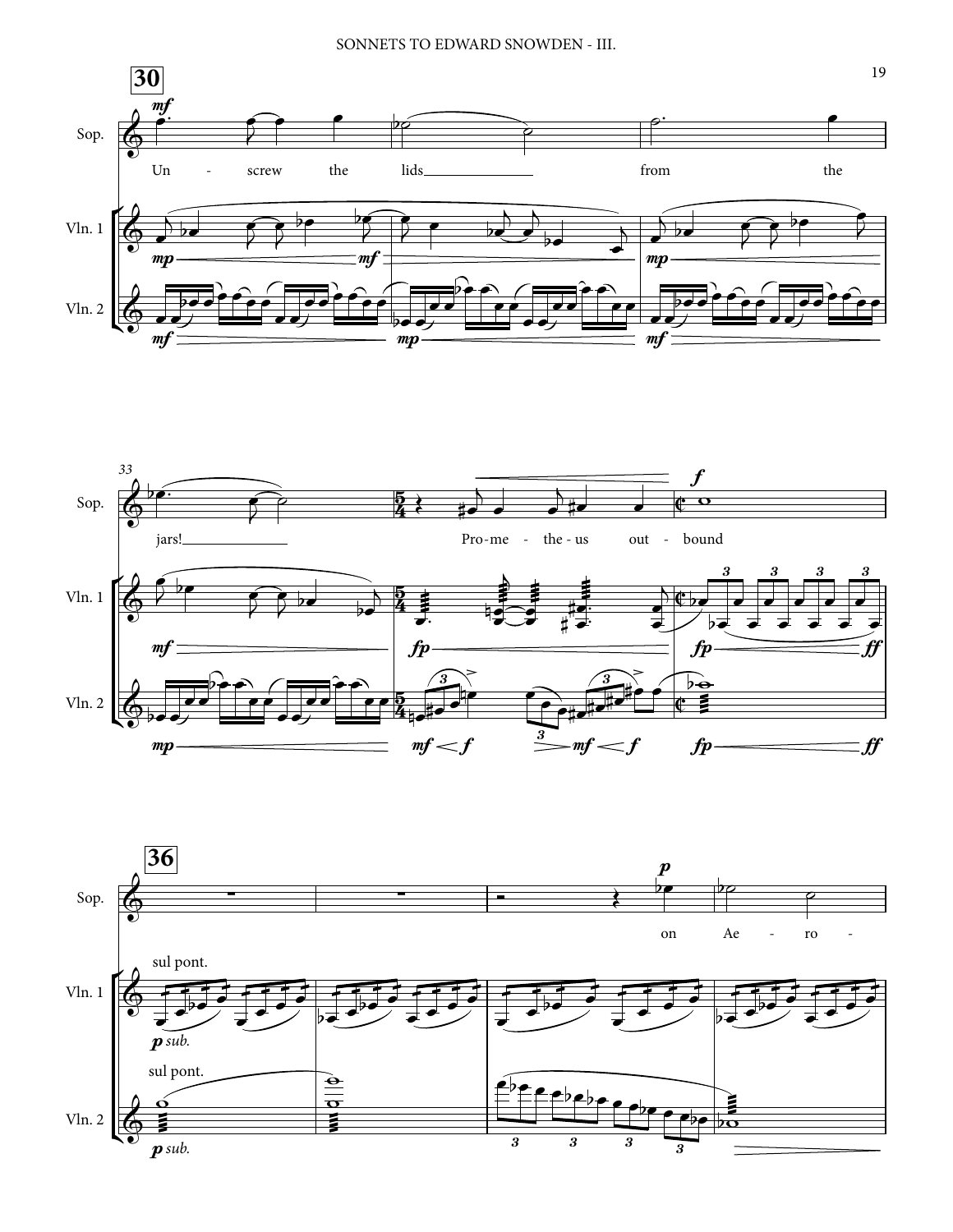



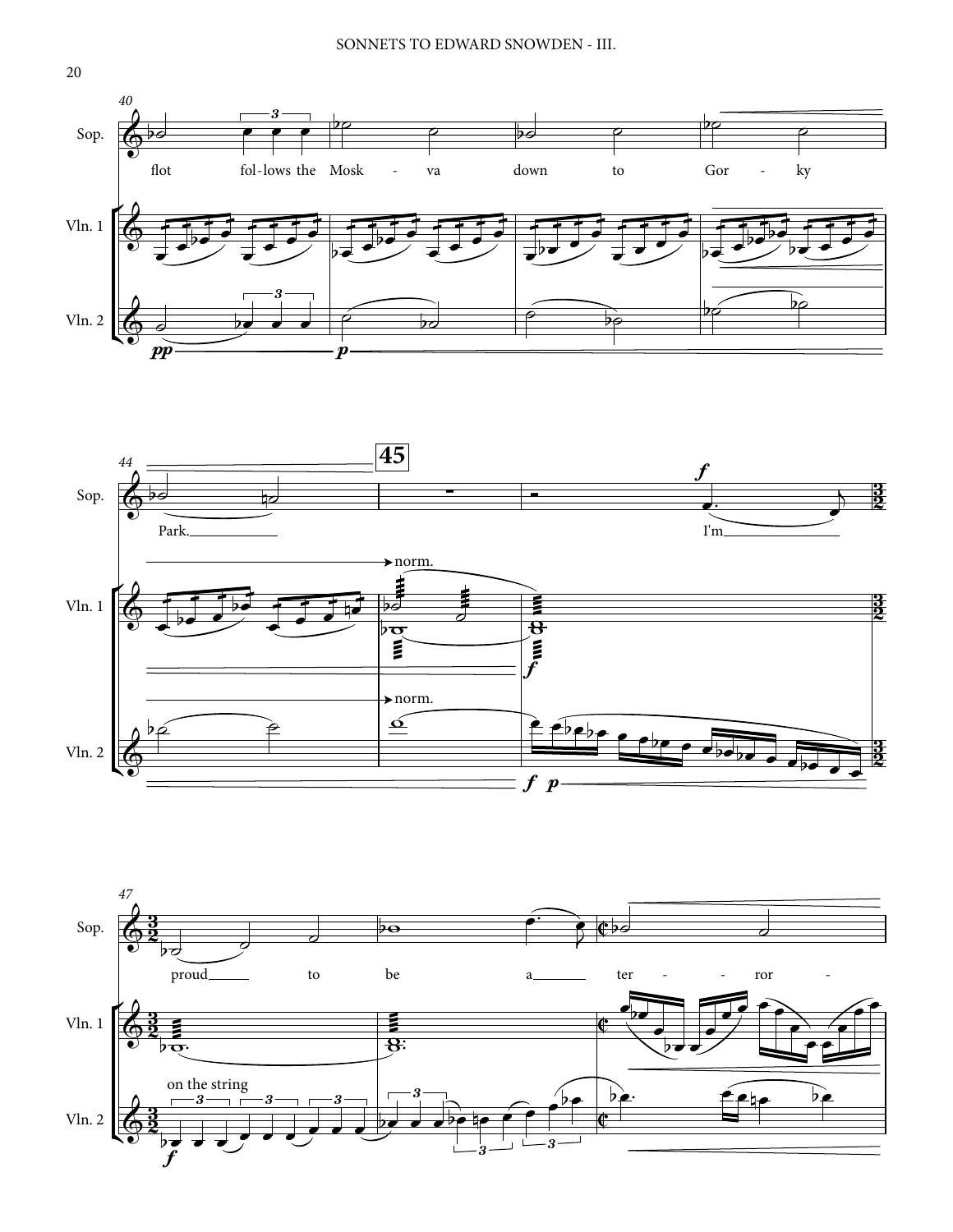